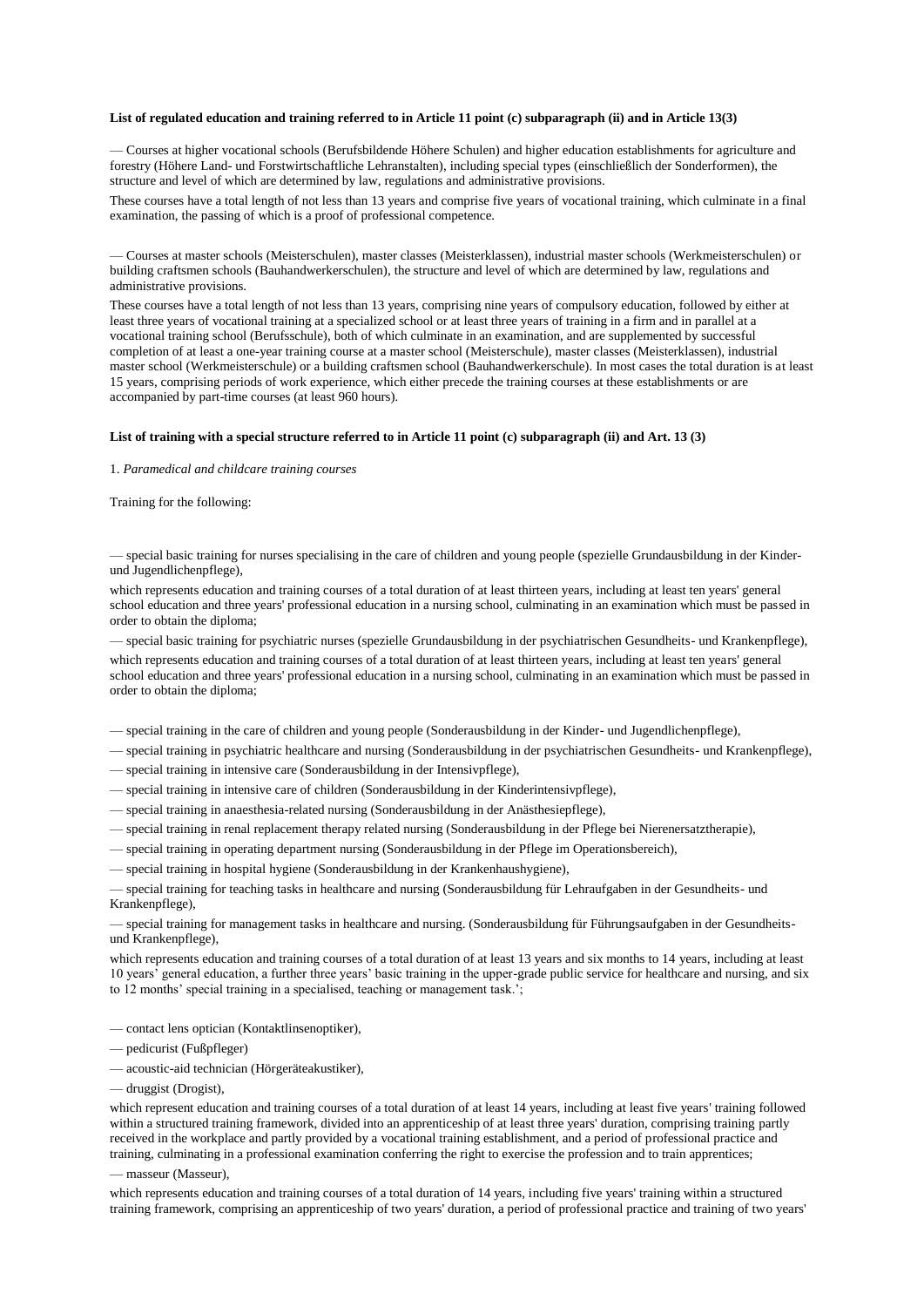duration and a training course of one year culminating in a professional examination conferring the rights to exercise the profession and to train apprentices;

— kindergarten worker (Kindergärtner/in),

— child care worker (Erzieher),

which represent education and training courses of a total duration of 13 years, including five years of professional training in a specialised school, culminating in an examination;

## *2. Master craftsman sector (Mester/Meister/Maître), which represents education and training courses concerning skills not covered by Title III, Chapter II, of this Directive.*

Training for the following:

- surgical truss maker (Bandagist),
- corset maker (Miederwarenerzeuger),
- optician (Optiker),
- orthopaedic shoemaker (Orthopädieschuhmacher),
- orthopaedic technician (Orthopädietechniker),
- dental technician (Zahntechniker),
- gardener (Gärtner),

which represent education and training of a total duration of at least 14 years, including at least five years' training within a structured training framework, divided into apprenticeship of at least three years' duration, comprising training received partly in the workplace and partly provided by a vocational training establishment, and a period of professional practice and training of at least two years' duration culminating in a mastership examination conferring the rights to exercise the profession, to train apprentices and to use the title 'Meister';

training for master craftsmen in the field of agriculture and forestry, namely:

- master in agriculture (Meister in der Landwirtschaft),
- master in rural home economics (Meister in der ländlichen Hauswirtschaft),
- master in horticulture (Meister im Gartenbau),
- master in market gardening (Meister im Feldgemüsebau),
- master in pomology and fruit-processing (Meister im Obstbau und in der Obstverwertung),
- master in viniculture and wine-production (Meister im Weinbau und in der Kellerwirtschaft),
- master in dairy farming (Meister in der Molkerei- und Käsereiwirtschaft),
- master in horse husbandry (Meister in der Pferdewirtschaft),
- master in fishery (Meister in der Fischereiwirtschaft),
- master in poultry farming (Meister in der Geflügelwirtschaft),
- master in apiculture (Meister in der Bienenwirtschaft),
- master in forestry (Meister in der Forstwirtschaft),
- master in forestry plantation and forest management (Meister in der Forstgarten- und Forstpflegewirtschaft),
- master in agricultural warehousing (Meister in der landwirtschaftlichen Lagerhaltung),

which represent education and training of a total duration of at least 15 years, including at least six years' training followed within a structured training framework divided into an apprenticeship of at least three years' duration, comprising training partly received in the business and partly provided by a vocational training establishment, and a period of three years of professional practice culminating in a mastership examination relating to the profession and conferring the rights to train aprentices and to use the title 'Meister';

2a *Meister/Maître (education and professional training leading to the title of Meister/Maître) in the following professions:*

- master builder (Baumeister hinsichtl. der ausführenden Tätigkeiten),
- baker (Bäcker),
- well-sinker (Brunnenmeister),
- roofer (Dachdecker),
- electrical engineer (Elektrotechniker),
- butcher (Fleischer),
- hairdresser and wig-maker (stylist) (Friseur und Perückenmacher (Stylist)) ,
- gas and sanitation installations engineering (Gas- und Sanitärtechnik),
- glazier (Glaser),
- glass-facing work and plate-glass polishing (Glasbeleger und Flachglasschleifer),
- glassblower and glass apparatus maker (Glasbläser und Glasapparatebauer),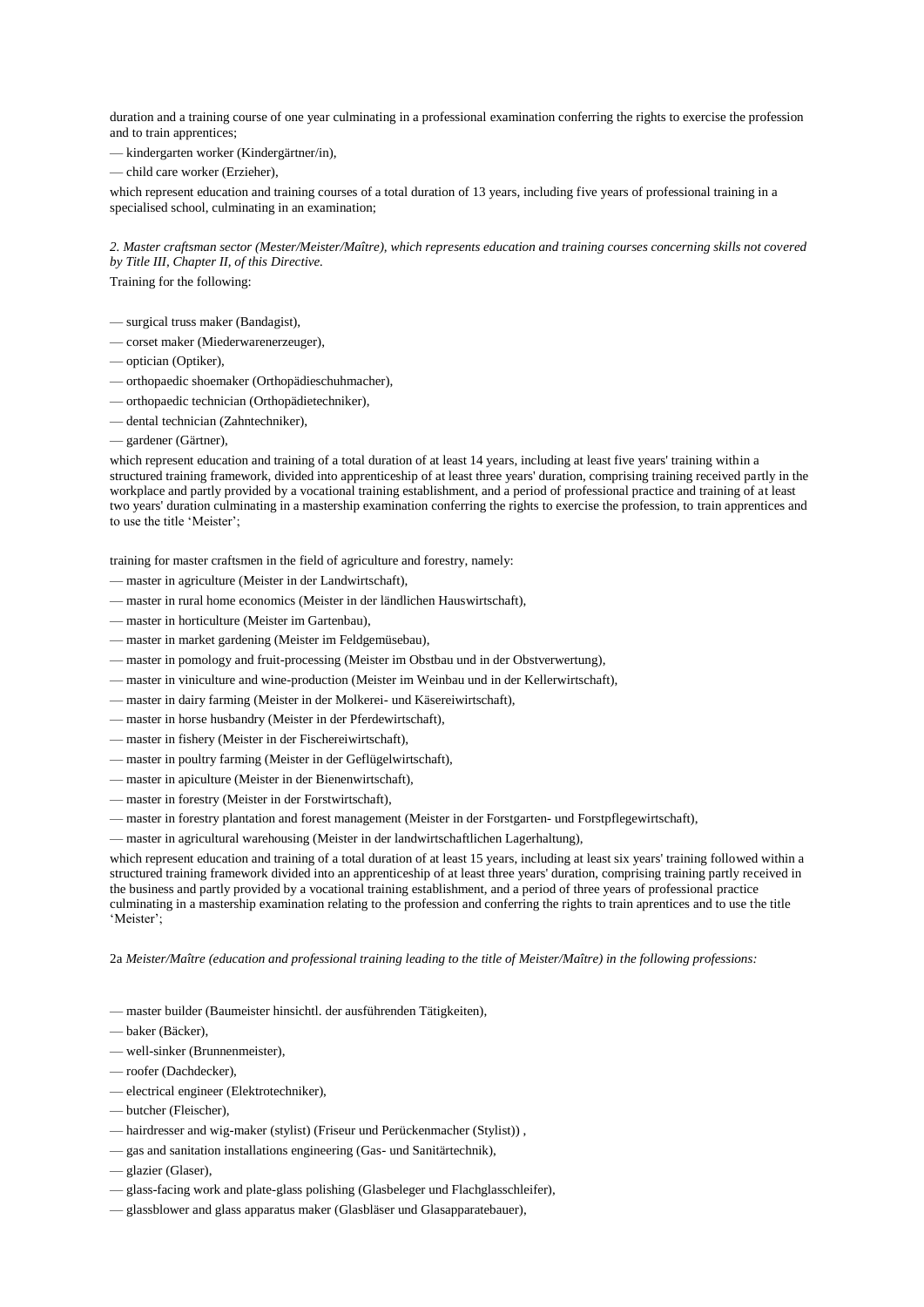— polishing and shaping of hollow glass (linked craft) (Hohlglasschleifer und Hohlglasveredler (verbundenes Handwerk)),

- stove-maker (Hafner),
- heating engineering (Heizungstechnik),
- ventilation engineer (linked craft) (Lüftungstechnik (verbundenes Handwerk)),
- refrigeration and air-conditioning (Kälte- und Klimatechnik),
- communications electronics (Kommunikationselektronik),

— pastry chef (confectioner), including makers of gingerbread, candied fruit, ice-cream and chocolate (Konditor (Zuckerbäcker) einschl. der Lebzelter und der Kanditen- Gefrorenes- und -Schokoladewarenerzeugung),

— automotive mechatronics technician (Kraftfahrzeugtechnik),

— manufacture of bodywork, including panel beating and painting (linked craft) (Karosseriebauer einschl. Karosseriespengler u. lackierer (verbundenes Handwerk),

- processing of plastic materials (Kunststoffverarbeitung),
- painter and decorator (Maler und Anstreicher),
- varnisher (Lackierer),
- gold-plating and decorating (Vergolder und Staffierer),
- manufacture of signs (linked craft) (Schilderherstellung (verbundenes Handwerk)),
- mechatronics for electrical engineering and automation (Mechatroniker f. Elektromaschinenbau u. Automatisierung),
- mechatronics for electronics (Mechatroniker f. Elektronik),
- office automation and IT systems (Büro- und EDV-Systemtechnik),
- mechatronics for machinery and manufacturing technology (Mechatroniker f. Maschinen- und Fertigungstechnik),
- mechatronics for medical equipment (linked craft) (Mechatroniker f. Medizingerätetechnik (verbundenes Handwerk)),
- surface engineering (Oberflächentechnik),
- metal design (linked craft) (Metalldesign (verbundenes Handwerk)),
- locksmith (Schlosser),
- blacksmith (Schmied),
- agricultural machinery technician (Landmaschinentechnik),
- plumber (Spengler),
- coppersmith (linked craft) (Kupferschmied (verbundenes Handwerk)),
- master stonemason, including the manufacture of artificial stones and terrazzo (Steinmetzmeister einschl. Kunststeinerzeugung
- und Terrazzomacher),
- plasterer (Stukkateur und Trockenausbauer),
- joiner (Tischler),
- layout designer (Modellbauer),
- cooper (Binder),
- wood-turner (Drechsler),
- boat builder (Bootsbauer),
- Sculptor (linked craft) (Bildhauer (verbundenes Handwerk)),
- vulcaniser (Vulkaniseur),
- gunsmith (including trade in arms) (Waffengewerbe (Büchsenmacher) einschl. des Waffenhandels),
- thermal, acoustic and fire insulation (Wärme- Kälte- Schall- und Branddämmer),
- master carpenter (Baumeister hinsichtl. der ausführenden Tätigkeiten),

which represent education and training courses of a total duration of at least thirteen years, including at least three years' training followed within a structured training framework, partly received in the workplace and partly provided by a vocational training establishment, and culminating in an examination, in addition to at least one year's theoretical and practical training as a master craftsman. Passing the master craftsman examination confers the right to exercise the profession in a self-employed capacity, train apprentices and use the title of Master (Meister/Maître).

3. *Seafaring sector* 

*-*

*4. Technical sector* 

Training for the following:

- forester (Förster),
- technical consulting (Technisches Büro),